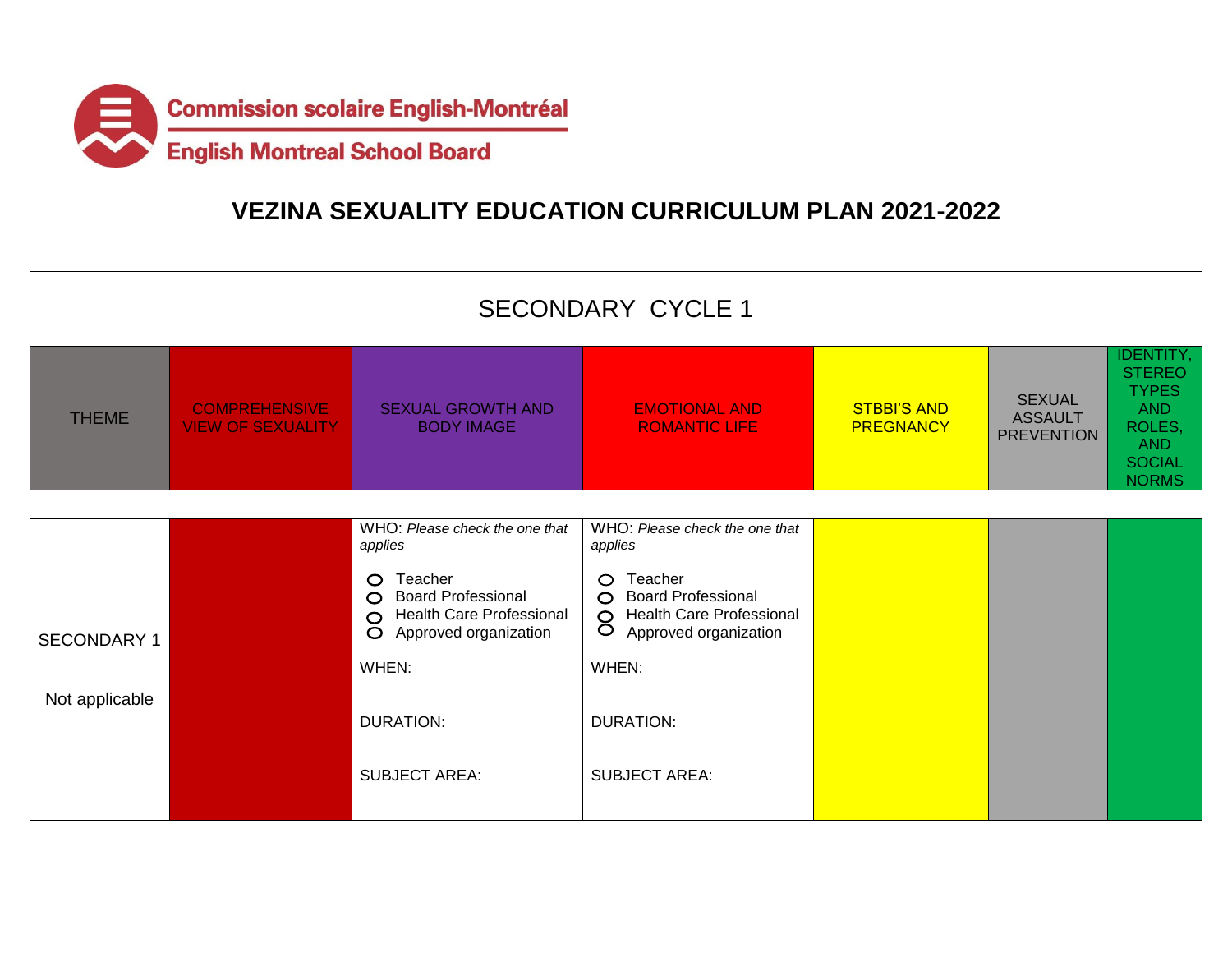| <b>SECONDARY CYCLE 1</b> |                                                            |                                                         |                                                           |                                                                                                                         |                                                                                                                         |                                                                                                                         |                                                                                                                |  |  |
|--------------------------|------------------------------------------------------------|---------------------------------------------------------|-----------------------------------------------------------|-------------------------------------------------------------------------------------------------------------------------|-------------------------------------------------------------------------------------------------------------------------|-------------------------------------------------------------------------------------------------------------------------|----------------------------------------------------------------------------------------------------------------|--|--|
| <b>THEME</b>             | <b>COMPREHENSIVE</b><br><b>VIEW OF</b><br><b>SEXUALITY</b> | <b>SEXUAL</b><br><b>GROWTH AND</b><br><b>BODY IMAGE</b> | <b>EMOTIONAL</b><br><b>AND</b><br><b>ROMANTIC</b><br>LIFE | <b>STBBI'S AND</b><br><b>PREGNANCY</b>                                                                                  | <b>SEXUAL VIOLENCE</b>                                                                                                  | <b>SEXUAL</b><br><b>BEHAVIOR</b>                                                                                        | <b>IDENTITY,S</b><br><b>TEREO</b><br><b>TYPES AND</b><br>ROLES,<br><b>AND</b><br><b>SOCIAL</b><br><b>NORMS</b> |  |  |
|                          |                                                            |                                                         |                                                           |                                                                                                                         |                                                                                                                         |                                                                                                                         |                                                                                                                |  |  |
|                          |                                                            |                                                         |                                                           | WHO: Please check<br>the one that applies                                                                               | WHO: Please check the<br>one that applies                                                                               | WHO: Please check the<br>one that applies                                                                               |                                                                                                                |  |  |
| <b>SECONDARY</b><br>2    |                                                            |                                                         |                                                           | x Teacher<br>Board<br>$\circ$<br>Professional<br>$\bigcirc$ Health Care<br>Professional<br>O X Approved<br>organization | x Teacher<br><b>Board Professional</b><br>$\circ$<br>$\Omega$ Health Care<br>Professional<br>x Approved<br>organization | x Teacher<br>Board<br>$\circ$<br>Professional<br>$\bigcirc$ Health Care<br>Professional<br>O X Approved<br>organization |                                                                                                                |  |  |
|                          |                                                            |                                                         |                                                           | WHEN:<br>December-March<br>DURATION: ~4h<br><b>SUBJECT AREA:</b><br>Health, Science                                     | <b>WHEN: December-</b><br>March<br>DURATION: ~2h<br><b>SUBJECT AREA:</b><br>School workshop                             | <b>WHEN: December-</b><br>March<br>DURATION: ~1h<br><b>SUBJECT AREA:</b><br>Health                                      |                                                                                                                |  |  |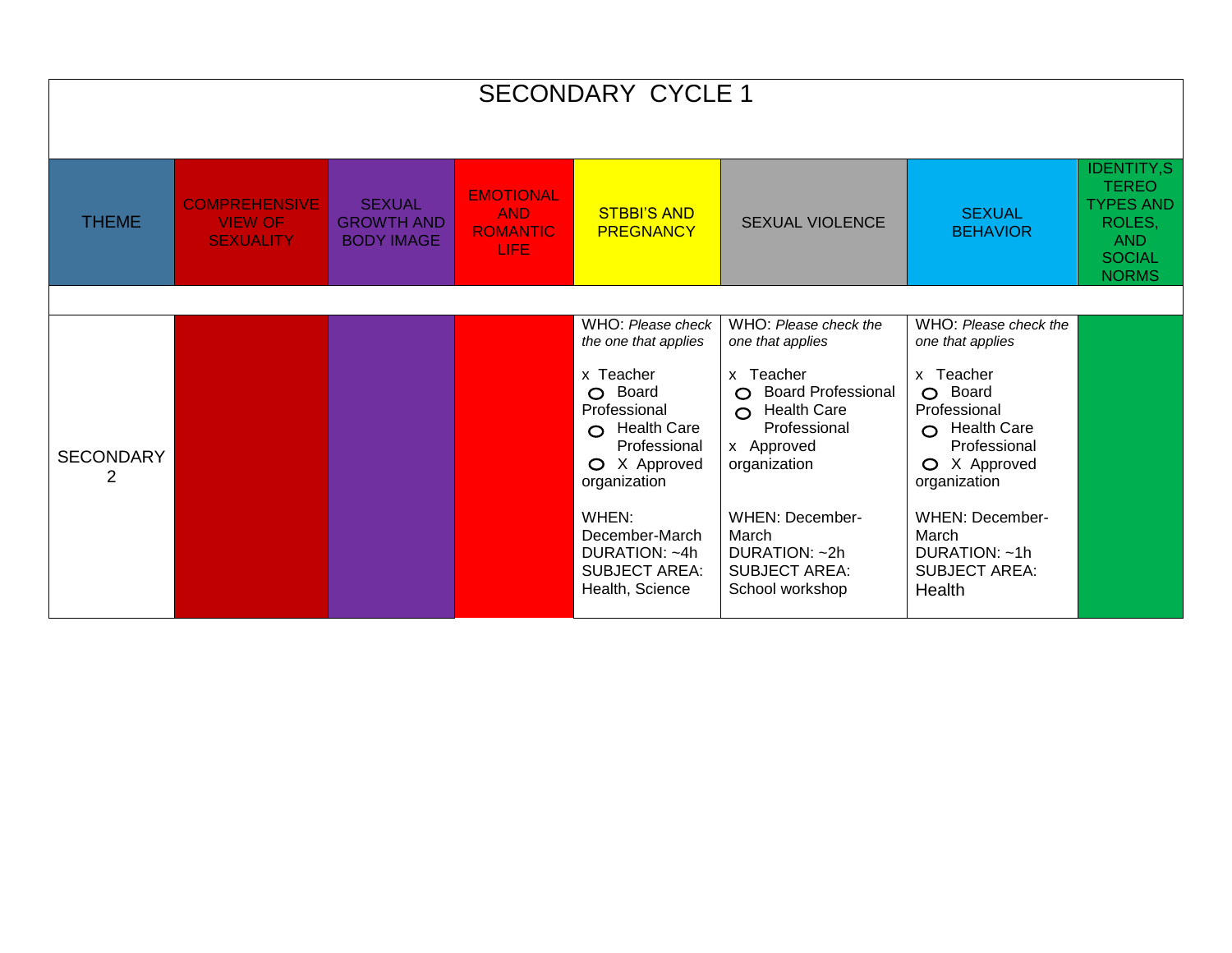| <b>SECONDARY CYCLE 2</b> |                                                            |                                                                   |                                                            |                                                                                                                                                                                                                              |                                                                                                                                                                                                                                             |                                                                                                                                                                                                                                                                           |                                                                                                                                                                                                                                                                                 |  |
|--------------------------|------------------------------------------------------------|-------------------------------------------------------------------|------------------------------------------------------------|------------------------------------------------------------------------------------------------------------------------------------------------------------------------------------------------------------------------------|---------------------------------------------------------------------------------------------------------------------------------------------------------------------------------------------------------------------------------------------|---------------------------------------------------------------------------------------------------------------------------------------------------------------------------------------------------------------------------------------------------------------------------|---------------------------------------------------------------------------------------------------------------------------------------------------------------------------------------------------------------------------------------------------------------------------------|--|
| <b>THEME</b>             | <b>COMPREHENSIVE</b><br><b>VIEW OF</b><br><b>SEXUALITY</b> | <b>SEXUAL</b><br><b>GROWTH</b><br><b>AND BODY</b><br><b>IMAGE</b> | <b>EMOTIONAL</b><br><b>AND</b><br><b>ROMANTIC</b><br>LIFE. | <b>STBBI'S AND</b><br><b>PREGNANCY</b>                                                                                                                                                                                       | <b>SEXUAL</b><br><b>VIOLENCE</b>                                                                                                                                                                                                            | <b>SEXUAL</b><br><b>BEHAVIOR</b>                                                                                                                                                                                                                                          | <b>IDENTITY,</b><br><b>STEREO-TYPES</b><br>AND ROLES,<br><b>AND SOCIAL</b><br><b>NORMS</b>                                                                                                                                                                                      |  |
| <b>SECONDARY 3</b>       |                                                            |                                                                   |                                                            | WHO: Please check<br>the one that applies<br>xTeacher<br>O Board<br>Professional<br>X Health Care<br>Professional<br>X Approved<br>organization<br>WHEN:<br>December-March<br>DURATION: 6h<br><b>SUBJECT AREA:</b><br>Health | WHO: Please check<br>the one that applies<br>Teacher<br>O Board<br>Professional<br>O Health Care<br>Professional<br>x Approved<br>organization<br>WHEN:<br>December-March<br><b>DURATION: 2h</b><br><b>SUBJECT AREA:</b><br>School workshop | WHO: Please check<br>the one that applies<br>x Teacher<br>Board<br>$\Omega$<br>Professional<br><b>Health Care</b><br>$\Omega$<br>Professional<br>O X Approved<br>organization<br>WHEN:<br>December-March<br><b>DURATION: 45</b><br>min.<br><b>SUBJECT AREA:</b><br>Health | WHO: Please<br>check the one that<br>applies<br>x Teacher<br>Board<br>$\circ$<br>Professional<br>$\Omega$ Health Care<br>Professional<br>O X Approved<br>organization<br>WHEN:<br>December-March<br><b>DURATION: 3h</b><br><b>SUBJECT AREA:</b><br>Health,<br>English, Workshop |  |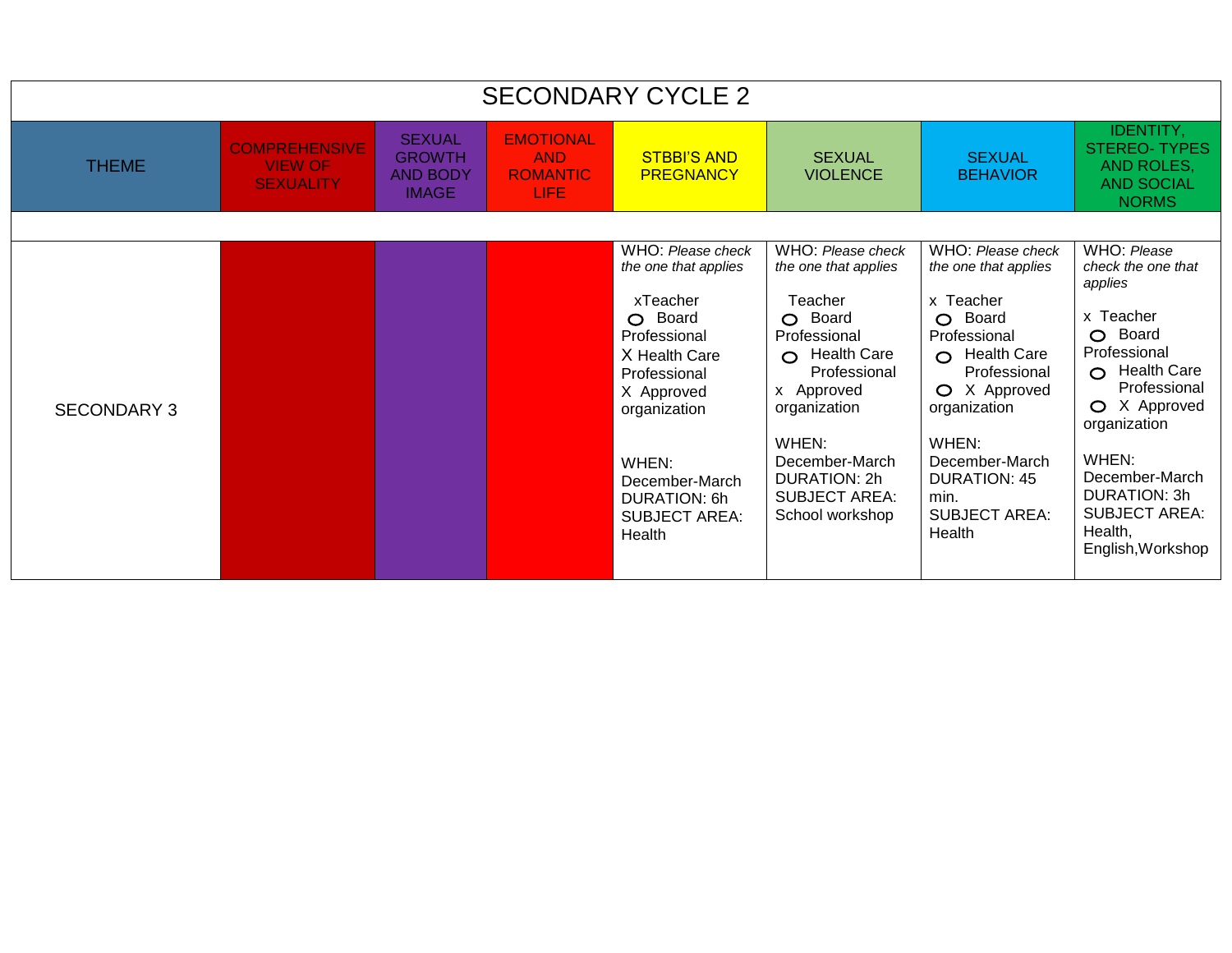|                                         | <b>SECONDARY CYCLE 2</b>                                   |                                                         |                                              |                                                                                                                                                                                                                                         |                                  |                                  |                                                                    |  |
|-----------------------------------------|------------------------------------------------------------|---------------------------------------------------------|----------------------------------------------|-----------------------------------------------------------------------------------------------------------------------------------------------------------------------------------------------------------------------------------------|----------------------------------|----------------------------------|--------------------------------------------------------------------|--|
| <b>THEME</b>                            | <b>COMPREHENSIVE</b><br><b>VIEW OF</b><br><b>SEXUALITY</b> | <b>SEXUAL</b><br><b>GROWTH AND</b><br><b>BODY IMAGE</b> | <b>EMOTIONAL AND</b><br><b>ROMANTIC LIFE</b> | <b>STBBI'S AND</b><br><b>PREGNANCY</b>                                                                                                                                                                                                  | <b>SEXUAL</b><br><b>VIOLENCE</b> | <b>SEXUAL</b><br><b>BEHAVIOR</b> | IDENTITY,<br>STEREO-TYPES<br>AND ROLES, AND<br><b>SOCIAL NORMS</b> |  |
|                                         |                                                            |                                                         |                                              |                                                                                                                                                                                                                                         |                                  |                                  |                                                                    |  |
| <b>SECONDARY</b><br>4<br>Not applicable |                                                            |                                                         |                                              | WHO: Please check the<br>one that applies<br>Teacher<br>$\circ$<br>Board<br>$\circ$<br>Professional<br><b>Health Care</b><br>$\circ$<br>Professional<br>O Approved<br>organization<br>WHEN:<br><b>DURATION:</b><br><b>SUBJECT AREA:</b> |                                  |                                  |                                                                    |  |